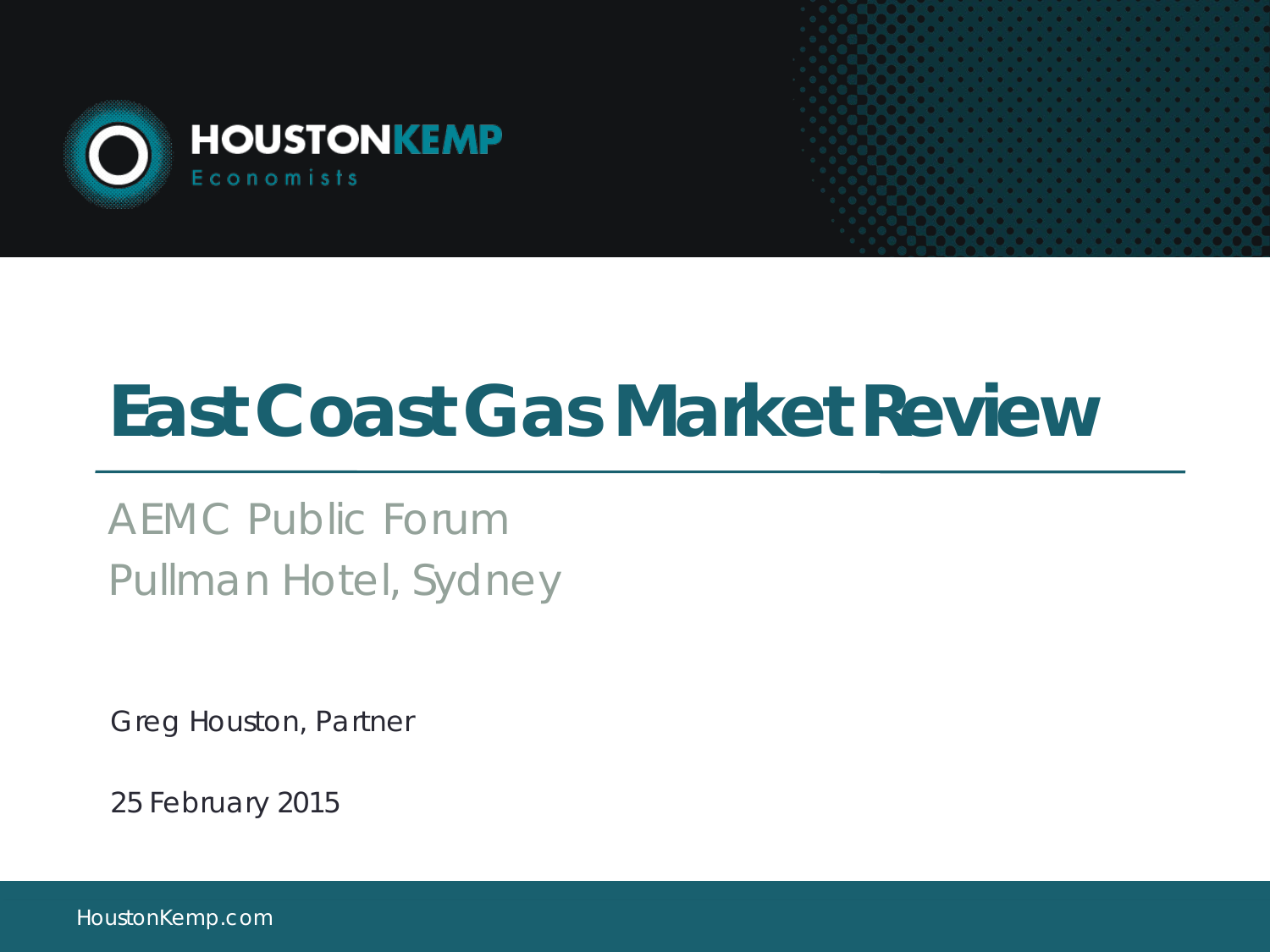

## **A short history of the east coast gas market…..**

- Initial development (60s and 70s) underpinned by:
	- long term (~30 yr) contracts backed by government or government-mandated monoposony buyers;
	- small number of large producers (or producer JVs)
- Subsequent, multi-decade period characterised by:
	- steady, annual demand growth;
	- low stable prices, isolated from global energy markets
	- depleting conventional reserves (and, as recently as 2006, the prospect of a PNG pipeline)
- Mid-2000s 'technological revolution' in CSG extraction
	- three-fold increase in domestic production
	- LNG exports establish link to global energy prices
	- late 2014, \$100/bbl oil becomes \$50/bbl…..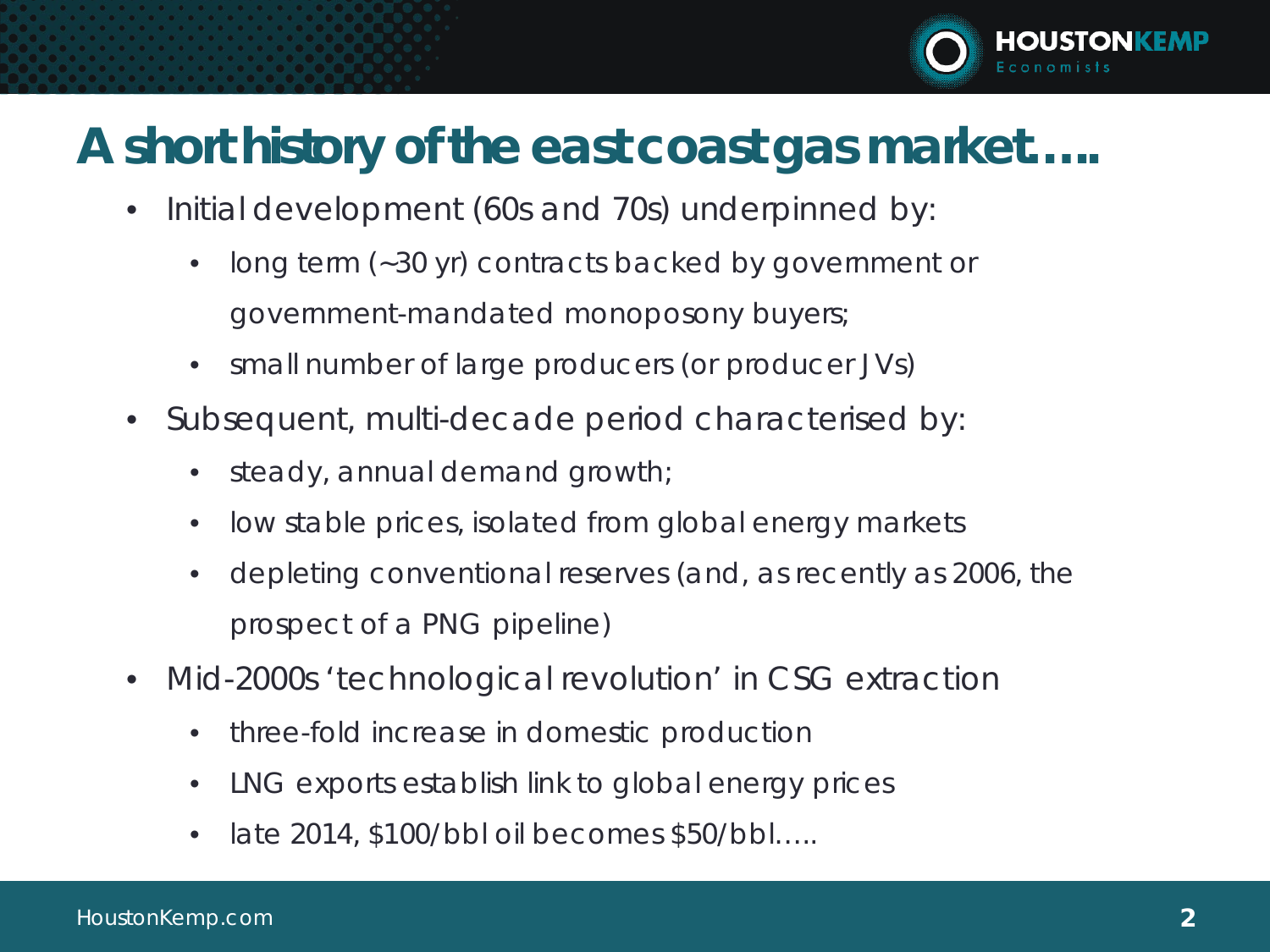

## **Today: COAG Energy Council's Gas Market Vision**

*The Council's vision is for the establishment of a liquid wholesale gas market that provides market signals for investment and supply, where responses to those signals are facilitated by a supportive investment and regulatory environment, where trade is focused at a point that best serves the needs of participants, where an efficient reference price is established, and producers, consumers and trading markets are connected to infrastructure that enables participants the opportunity to readily trade between locations and arbitrage trading opportunities.*

**A response to unprecedented forces for change**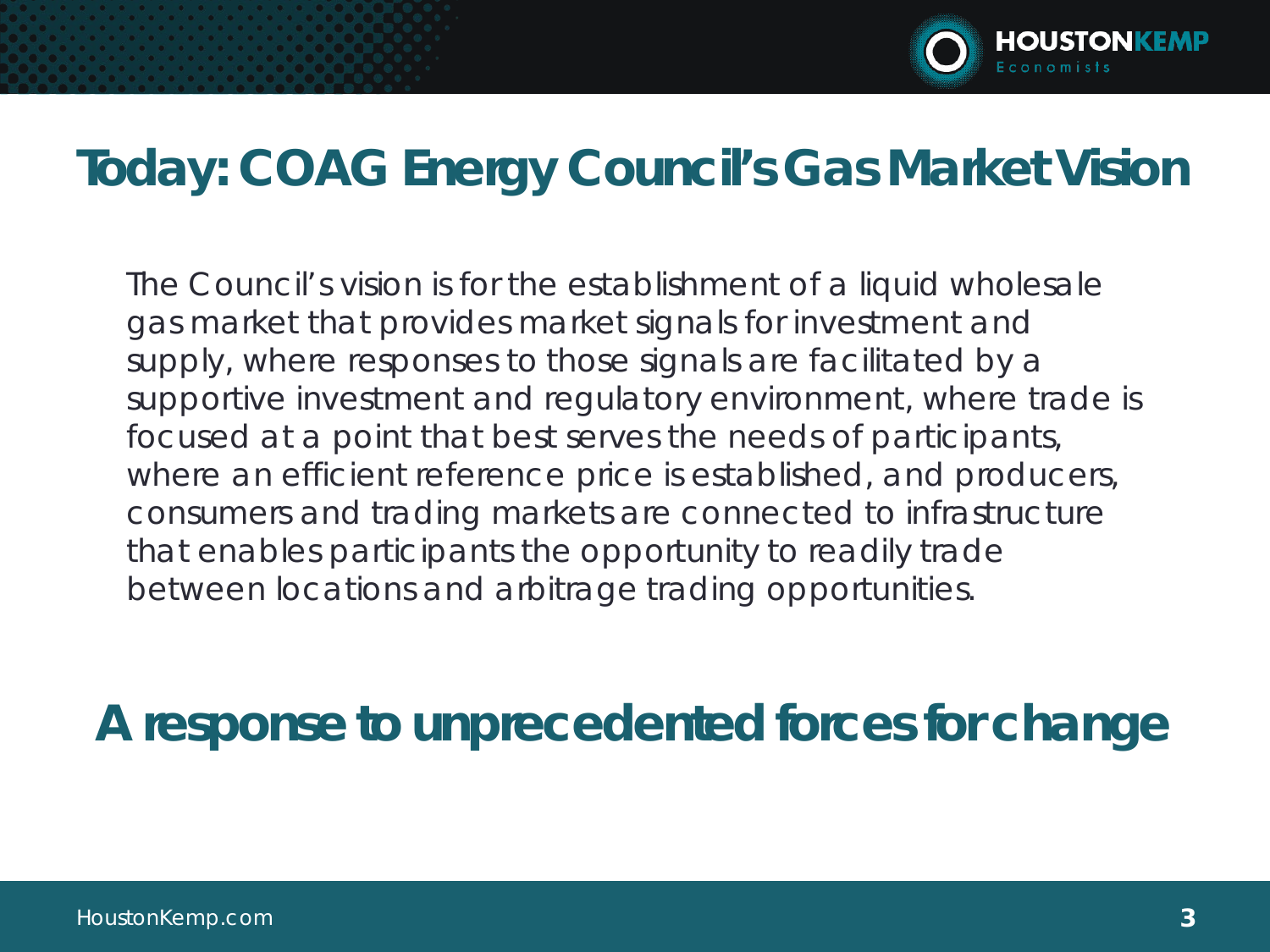

# **COAG Energy Council's Gas Market Vision**

## **Some observations on the vision**

- Strong focus on liquidity of markets, price discovery, trading and arbitrage
	- *these are all 'means', rather than 'ends'*
- Suggestion that 'market signals for investment and supply' would be improved through such price discovery and trading
	- *implies there are potential supply side efficiencies*
- No explicit statement of overarching objective
	- *the NGO, and its focus on 'efficiency for the benefit of consumers' would be a helpful reference point*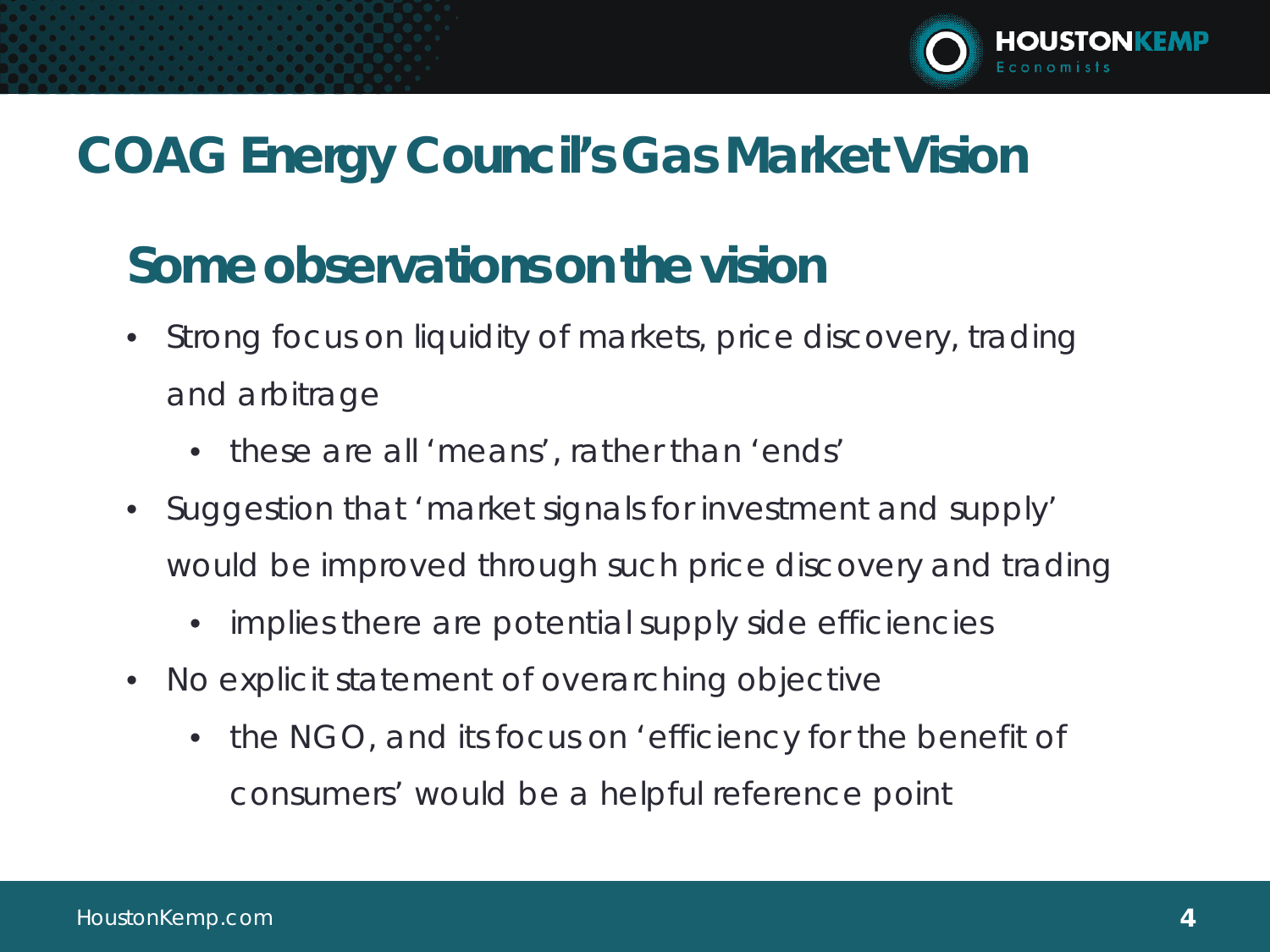

## **Adopting 'market efficiency' as the real agenda...**

- Evidence of potential for improved supply side flexibility
	- 'Gas shortages' a high price or unmet demand problem?
	- Capacity shortages/under-utilisation of existing pipelines?
	- Pipeline adaptation to changes in predominant direction of flow?
	- Management of the ramp gas challenge?
	- Speed and ubiquity of transition to LNG netback pricing?
- Evidence of potential for improved demand side flexibility
	- Reduce constraints on ability to manage future price risks
	- Reduce constraints on ability to manage near and long term quantity risks
	- Improved ability of large end-users to bypass wholesale intermediaries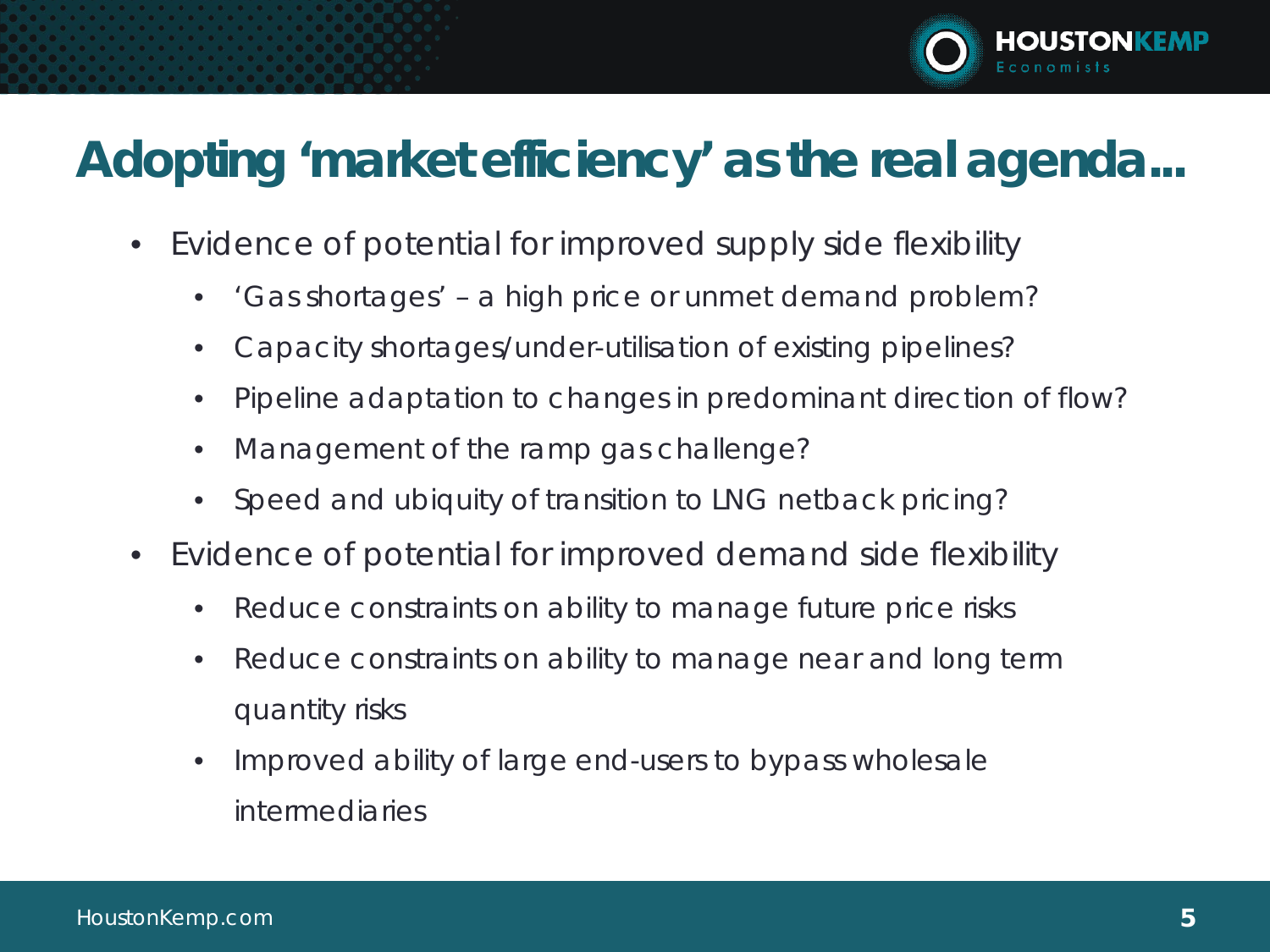

## **Candidate focus areas for 'market efficiency' agenda**

- Are there market-related barriers to entry/expansion by new/existing producers?
- Is there potential for improving individual buyer flexibility?
	- without ready access to markets, large gas users must pay aggregators to manage their demand risks
- Is there an administered role for specifying and allocating unused pipeline capacity?
	- would this facilitate more flexible shipping of gas?
- Should we continue to tolerate varied market institutions?
	- Victorian market carriage gives rise to boundary issues
	- STTM and Wallumbilla Hub compulsory vs voluntary 'trading overlay' of contract carriage/GSA framework